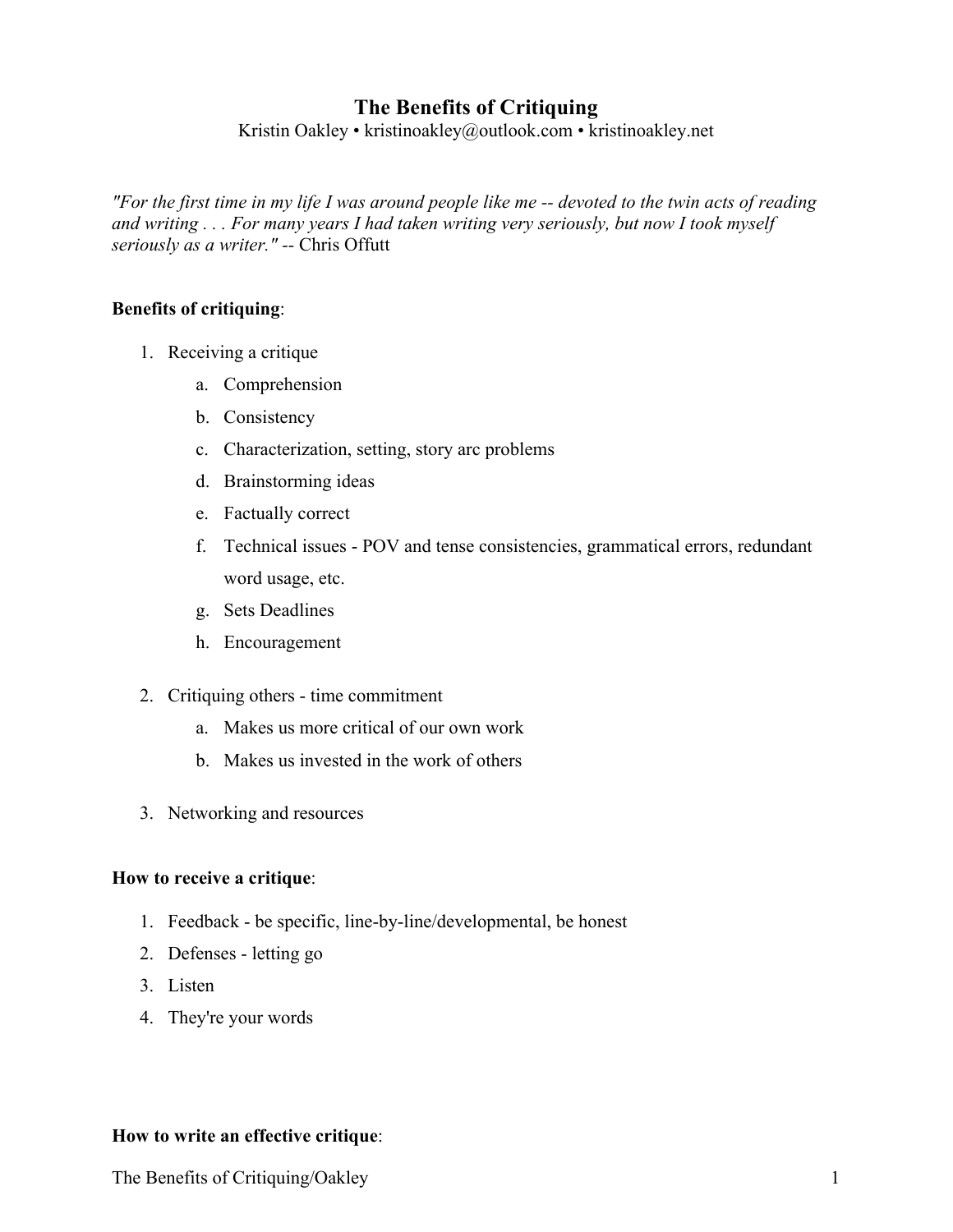- 1. Critiquing is a skill
- 2. Be clear
- 3. Set aside your preferences
- 4. Understanding genre
- 5. Writing Levels and Temperaments
- 6. Read the submission completely before writing any comments
- 7. Overall opinion
- 8. Praise
- 9. Issues
- 10. Ask questions
- 11. Don't tell them how or what to write
- 12. Know your limitations
- 13. Follow up with words of encouragement

#### **What to look for in a critique group**:

- 1. Type
- 2. Level
- 3. Varieties of critique groups
- 4. Logistics
- 5. Commitment
- 6. Flexibility
- 7. Critiquing styles

#### **Where to find a critique group or critique partner**:

- 1. Writers' organizations
- 2. Writers' conferences
- 3. Meetup
- 4. Libraries
- 5. Bookstores

# **The Benefits of Critiquing**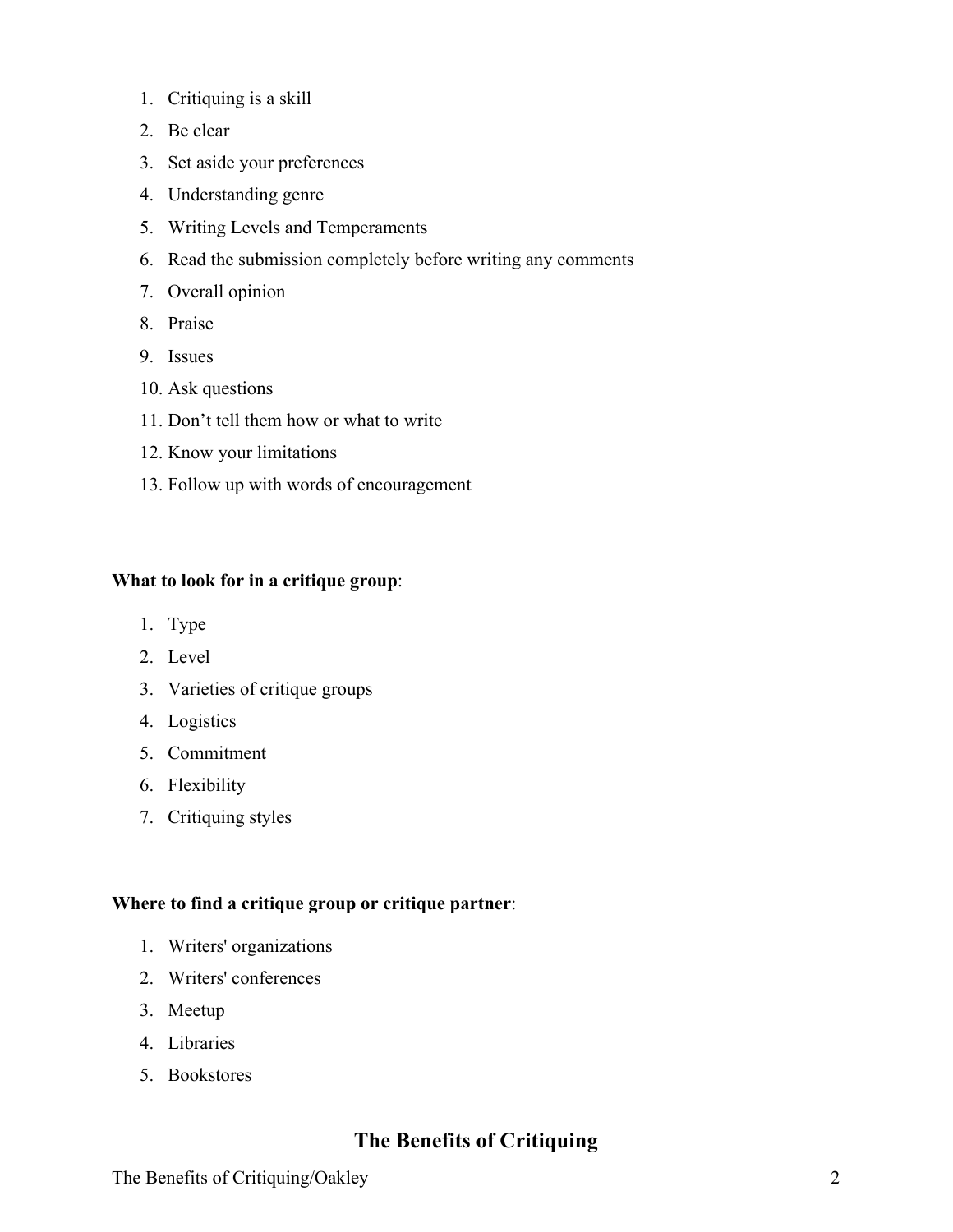# **Resources**

**Book**: *Writing Alone, Writing Together - A Guide for Writers and Writing Groups,* Judy Reeves

## **Magazines**:

- 1. *The Writer, Advice and inspiration for today's writer,* WriterMag.com
- 2. *Writer's Digest,* writersdigest.com
- 3. *Poets & Writers,* pw.org

## **Websites**:

- 1. National Novel Writing Month (NaNoWriMo): nanowrimo.org
- 2. Wattpad: wattpad.com/writers
- 3. Jane Friedman: janefriedman.com, specifically:
	- a. "How to Find the Right Critique Group for You" janefriedman.com/find-theright-critique-group - detailed info about online critique sites, too.
	- b. "The 4 Hidden Dangers of Writing Groups" janefriedman.com/dangers-ofwriting-groups
	- c. "Writing Communities" janefriedman.com/writing-communities

**Online Critique Groups**: before posting your work determine whether posting it will be the same thing as publishing it. Many journals and contests want only work that is not previously published.

- 1. Tim Storm's online critique groups: stormwritingschool.com/p/critique
- 2. Meetup type in your area and writing
- 3. Scribophile: scribophile.com
- 4. Article by Cathy Yardley: "41 Places to Find a Critique Partner Who Will Help You Improve Your Writing": thewritelife.com/find-a-critique-partner

## **Prompts**:

- 1. Poets & Writers writing prompts
- 2. writersdigest.com/prompts

## **Retreats & Residencies**:

- 1. Ragdale, Lake Forest, IL ragdale.org
- 2. "Twenty-two of the Most Inspiring Writers Retreats in the County" www.pw.org/content/twentytwo of the most inspiring writers retreats in the country
- 3. Poets & Writers Conferences and Residencies Database

## **Organizations**:

- 1. Chicago Writers Association chicagowrites.org
- 2. The Society for Children's Book Writers and Illustrators scbwi.org
- 3. American Christian Fiction Writers acfw.com
- 4. Romance Writers of America rwa.org

## **Kristin's bi-monthly newsletter on all things writing:** kristinoakley.net